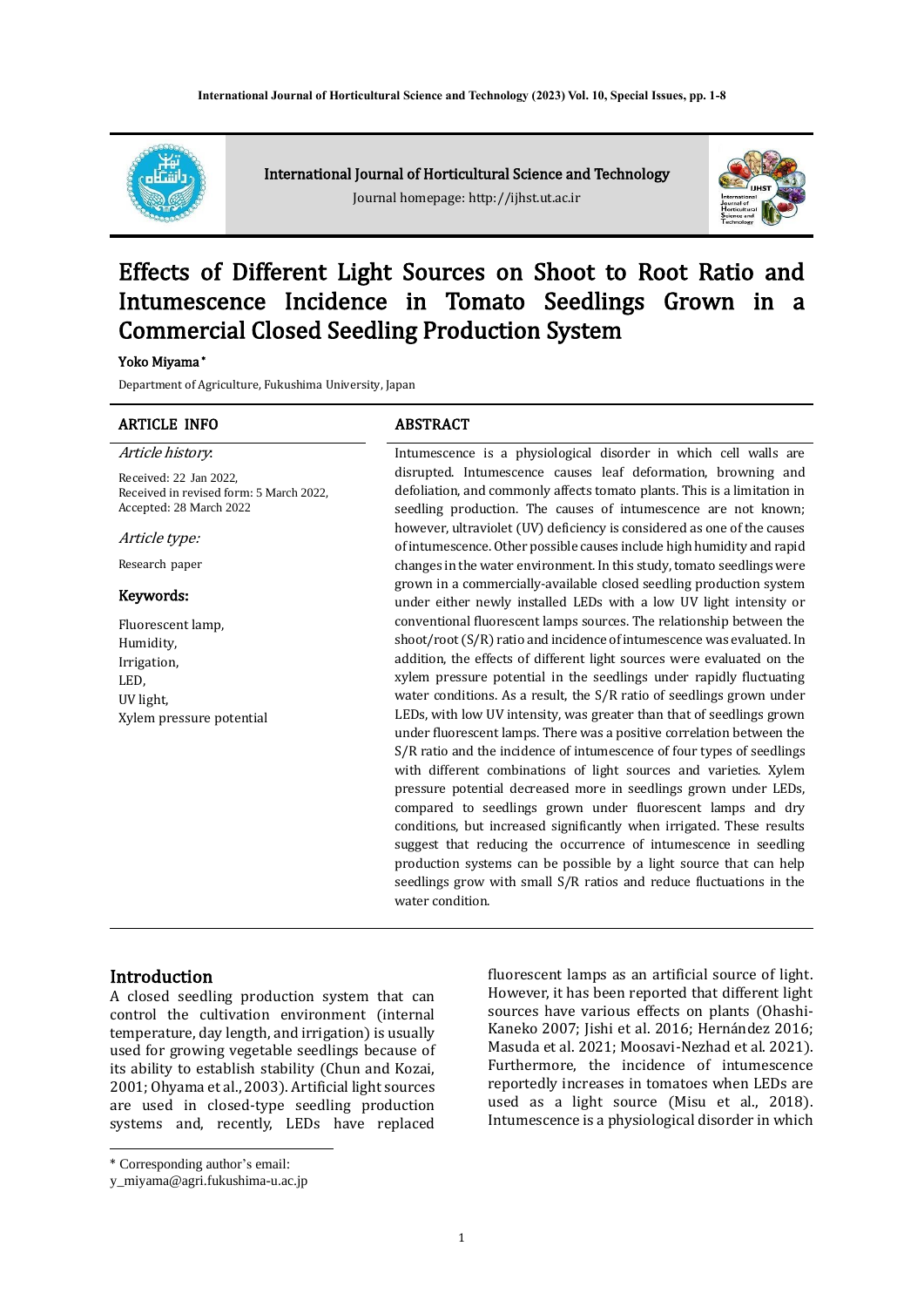the cell wall is destroyed by turgor pressure and the leaves of tomatoes are deformed (Lang et al., 1983 Craver et al., 2014; Wu et al., 2017). Intumescence causes not only leaf deformation but also leaf browning and defoliation, even as the symptoms advance (Miyama and Yasui, 2021). Seedlings from intumescent plants cannot be used, which is a limitation in seedling production. Although the causes of intumescence have not been identified, UV deficiency is considered to be one of the causes (Lang and Tibbitts, 1983; Craver et al., 2014; Kubota et al., 2017). The cuticular layer of tomato leaves becomes thinner by UV deficiency, which promotes the occurrence of intumescence (Suzuki et al., 2020). It is also speculated that genes related to intumescence induced by UV irradiation are suppressed under UV deficiency conditions (Wu et al., 2017). However, it seems that the phyto-physiological mechanism whereby intumescence increases under UV deficiency conditions has not yet been clarified. Other possible causes include high humidity (Lang and Tibbitts, 1983; Misu et al., 2018) and rapid changes in water condition (Miyama and Yasui, 2021). The extent of intumescence varies among varieties (Ozawa et al., 2018; Miyama and Yasui, 2021); the damage caused by intumescence is more severe in varieties with a higher shoot to root (S/R) ratio.

The S/R ratio of tomato seedlings differs with the wavelength of the irradiating light source; the stronger the UV light, the smaller the S/R ratio (Bekhzod et al., 2014). Therefore, differences in UV light intensities of light sources may affect the S/R ratio of tomato seedlings, and the differences in the S/R ratio could affect the degree of intumescence. However, none of the previous studies have reported the effects of different light sources used in a closed seedling production system on the tomato S/R ratio and intumescence.

Bottom-fed irrigation is commonly used in closed seedling production systems. The soil moisture content and relative humidity tend to increase rapidly in such closed systems (Misu et al., 2018). This is considered to be a condition where intumescence is likely to occur.

The cause of this type of intumescence is unknown: however, in seedling production, intumescence should be avoided. Therefore, it is necessary to identify the cause of intumescence when using LEDs as an artificial light source for closed seedling production systems and to establish a solution. In this study, the S/R ratio was specified, and the effects of different light sources were evaluated on the occurrence of intumescence in closed seedling production systems.

# Materials and Methods

# Seedling production systems with different light sources

A commercially available closed-type seedling production system ("Nae-Terace"; Mitsubishi Chemical Aqua Solutions Co., Ltd., Tokyo, Japan) was equipped with four shelves. Two types of light sources, LEDs and conventional fluorescent lamps, were installed on two shelves each, in a unified closed-type seedling production system. Photon flux density of the tested light sources were based on wavelength and measured on the cultivation shelf of a commercially available closed-type seedling production system (Fig. 1), with a newly installed light source as LEDs (Fig. 1A) and with previously installed light sources as fluorescent lamps (Fig. 1B). The photon flux density was set at 300–800 nm on the growing surface, with 251 µmol  $cm<sup>-2</sup>$  s<sup>-1</sup> under LEDs, and with 284  $\mu$ mol cm<sup>-2</sup> s<sup>-1</sup> under fluorescent lamps. Furthermore, the photon flux density at 300–400 nm on the growing surface was  $0.09$  µmol cm<sup>-2</sup> s<sup>-1</sup> under LEDs and 2.60  $\mu$ mol cm<sup>-2</sup> s<sup>-1</sup> under fluorescent lamps.

# Specimen species and seedling growth method

'Momotaro Peace' (Takii Seed Co., Ltd., Kyoto, Japan) is usually characterized by a high S/R ratio and a high incidence of intumescence. Meanwhile, 'Reiyo' (Sakata Seed Co., Ltd., Kanagawa, Japan) usually has a low S/R ratio and a low incidence of intumescence (Miyama and Yasui, 2021). These cultivars were used for the purpose of this experiment.

The seeds were sown in 128-well cell trays filled with medium (Na Tera; Mitsubishi Chemical Aqua Solutions Co., Ltd., Tokyo, Japan) which contained peat moss, vermiculite, and pearlite. After sowing, the seedlings were grown in a closed seedling production system after 2 days of incubation in the dark at 30 °C. The closed seedling production system was set at a light/dark photoperiod of 16/8 h (light period: 8:00–0:00 h; dark period: 0:00–8:00 h) and with a carbon dioxide concentration of 1000 ppm, as a conventional concentration in this system. (Misu et al., 2018).

The temperature was maintained at 30 °C/30 °C for 3 days, 30 °C/25 °C for 1 day, and 28 °C/23 °C thereafter. The irrigation start time was set to the beginning of the light period and the irrigation duration took 10 min. Otsuka-A formula (OAT Agrio Co., Ltd., Tokyo, Japan;  $NH_4-N = 23$  ppm;  $NO<sub>3</sub>–N = 233 ppm; P<sub>2</sub>O<sub>5</sub> = 120 ppm;$ 

 $K_2O = 405$  ppm; Ca $O = 230$  ppm; Mg $O = 60$  ppm;  $MnO = 1.5$  ppm;  $B_2O_3 = 1.5$  ppm;  $Fe = 2.7$  ppm;  $Cu = 0.03$  ppm;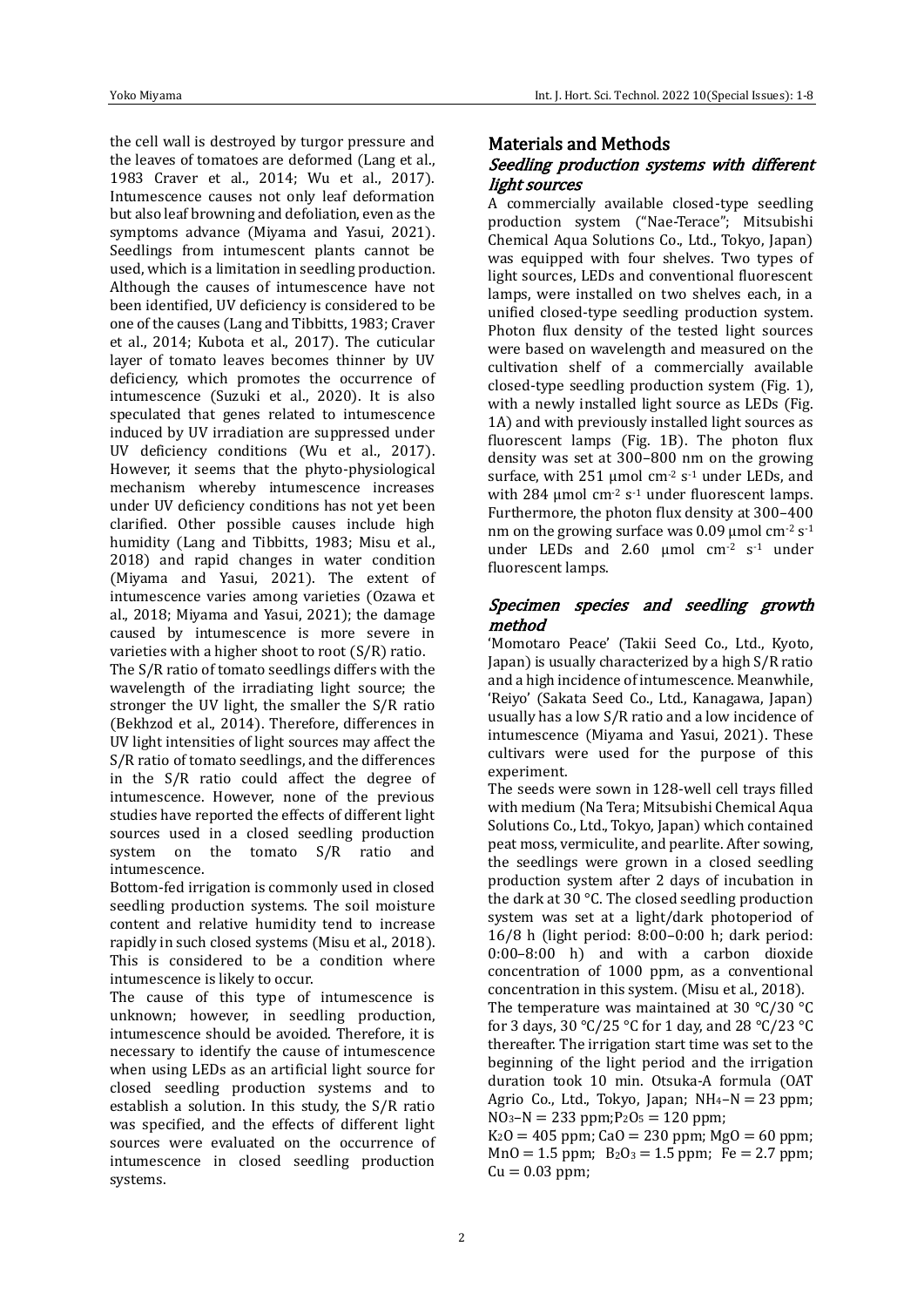

Fig. 1. Photon flux density of the tested light source based on the wavelength, measured on the cultivation shelf of a commercially available closed-type seedling production system with (A) newly installed light source: LEDs and (B) previously installed light sources: fluorescent lamps.

 $Zn = 0.09$  ppm;  $Mo = 0.03$  ppm) was used as the culture medium, and the electrical conductivity (EC) was set to 1.2 dS/m. The temperature and relative humidity in the closed seedling production system were measured using a thermometer and humidity meter (RTR-507; TandD Co., Ltd, Nagano, Japan), respectively.

#### S/R ratio survey

Seedlings were grown in a closed seedling production system and were sampled 12 days after sowing, and the S/R ratio was determined thereafter. Sampling was performed for each light source and variety. The shoots and roots of the sampled tomato seedlings were dried at 60 °C and weighed. The S/R ratio was calculated as dry matter weight. Shoot weight was defined as the above-ground weight of plants.

#### Screening for intumescence incidence

The number of intumescent plants in the closed seedling production system was examined 16 days after sowing. The incidence rate of intumescence plants was calculated. Three to eight plants were screened in four replicates for each light source and each variety.

# Xylem pressure potential of the tomato seedlings grown under fluctuating water conditions

Xylem pressure potential was measured using a pressure chamber (600D; PMS Instrument Co., Ltd., Oregon, USA). As test samples, fourteen-dayold seedlings were grown in a closed seedling production system under LEDs where fluorescent lamps were used. At this time, intumescence was observed in 'Momotaro Peace' but not in 'Reiyo', under both LED and fluorescent lamp illumination. Therefore, xylem pressure potential was calculated only for 'Reiyo'. The seedlings were placed in a controlled environment chamber (LPH-411PFQDT-SP; Nippon Medical & Chemical Instruments Co., Ltd, Tokyo, Japan) in light and at 28 °C, with a relative humidity of 50%. After 12 h of no irrigation, the relative humidity changed to 90% and bottom feeding was initiated. Xylem pressure potential was measured at 0, 12, and 14 h (i.e. 2 h after changing the environmental conditions in the controlled environment chamber) after the seedlings were placed in a controlled environment chamber, with four to six seedlings sampled for each condition.

#### Statistical analysis

A t-test was performed using the Excel (Microsoft Corporation, USA) add-in software Statcel2 (OMS Publishing Co., Ltd, Tokyo, Japan). Twelve days after sowing, differences in the dry matter weights of shoots and roots, as well as the S/R ratios, were tested between seedlings of 'Momotaro Peace' and 'Reiyo' via a t-test (at alpha levels of 1% and 5%). Differences in the incidence of intumescence between 'Momotaro Peace' and 'Reiyo' seedlings were evaluated 16 days after sowing, according to a t-test (at alpha levels of 1% and 5%). Differences in xylem pressure potential among light sources were tested using t-tests.

# Results and discussion

# Effect of different light sources on the S/R ratio and intumescence incidence in tomato seedlings

The relative humidity in the closed seedling production system increased rapidly to 90% during 10 min of irrigation at the beginning of the light period. Then, it was maintained at 40%– 60% (Fig. 2).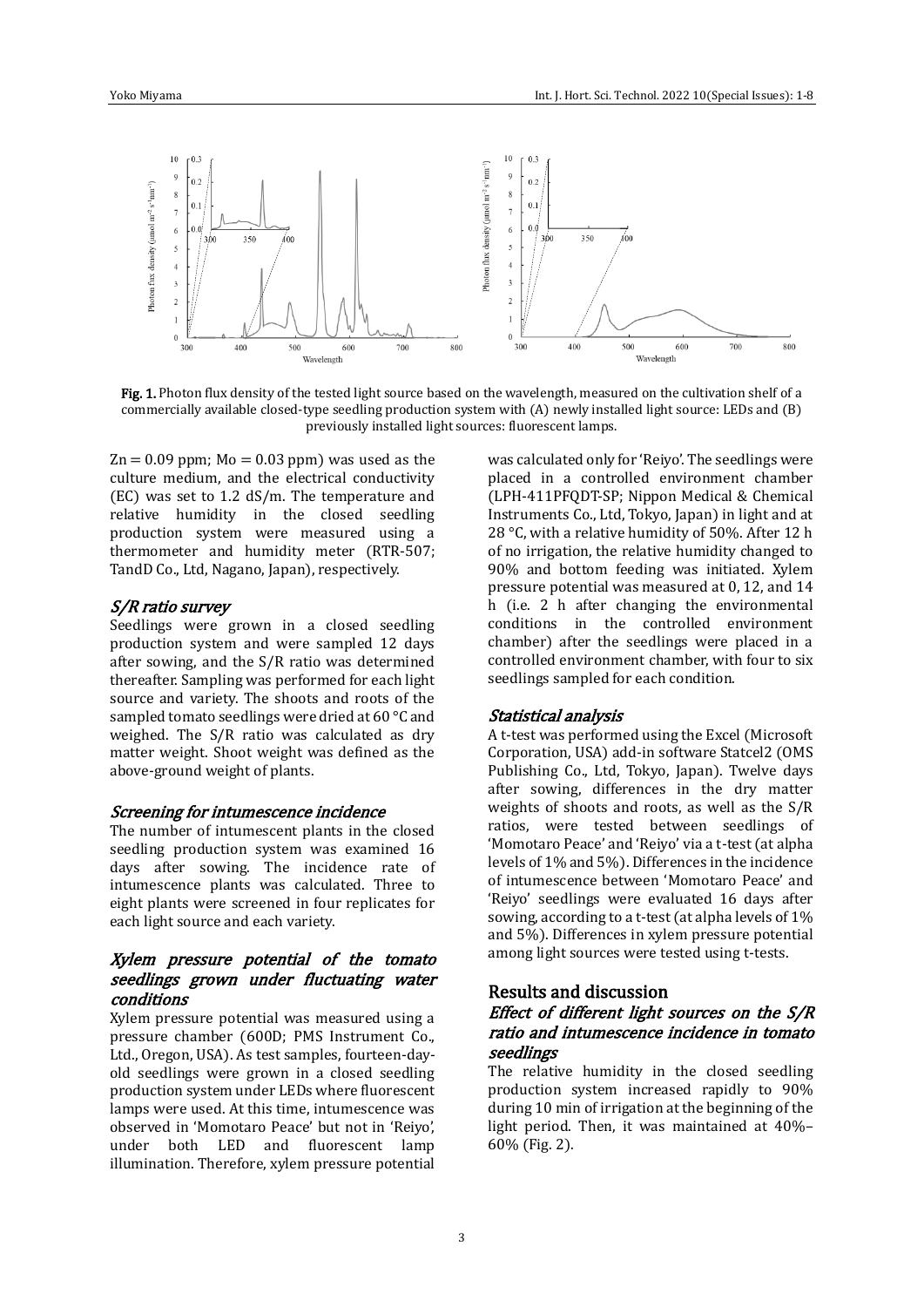Table 1. Effect of different light sources in a closed seedling production system on shoot and root dry matter weight and shoot/root (S/R) ratio of 'Momotaro Peace' and 'Reiyo' seedlings, 12 days after sowing



Fig. 2. Changes in temperature and relative humidity of the closed seedling production system from day 13 to day 16 after sowing; light period (dashed line): 8:00–0:00 h, dark period: 0:00–8:00 h; irrigation time 8:00–8:10 h (↓ indicates the irrigation start time).

Based on the t-test, \* indicates a significant difference at the 5% level, and \*\* indicates a significant difference at the 1% level. The S/R ratio was calculated after arcsine transformation. The incidence of intumescence was higher in seedlings grown under LEDs than in those grown under fluorescent lamps in both 'Momotaro Peace' and 'Reiyo', 16 days after sowing (Table 2). The incidence of intumescence was higher in 'Momotaro Peace' than in 'Reiyo', irrespective of the light source. The incidence of intumescence was 100% for 'Momotaro Peace' when the seedlings were grown under LEDs. Keiyo seedlings showed no intumescence when grown under fluorescent lamps (Table 2). A positive correlation was observed between S/R ratios (of both cultivars) and the incidence of intumescence, 16 days after sowing  $(r = 0.9764;$ Fig. 3) under both light sources.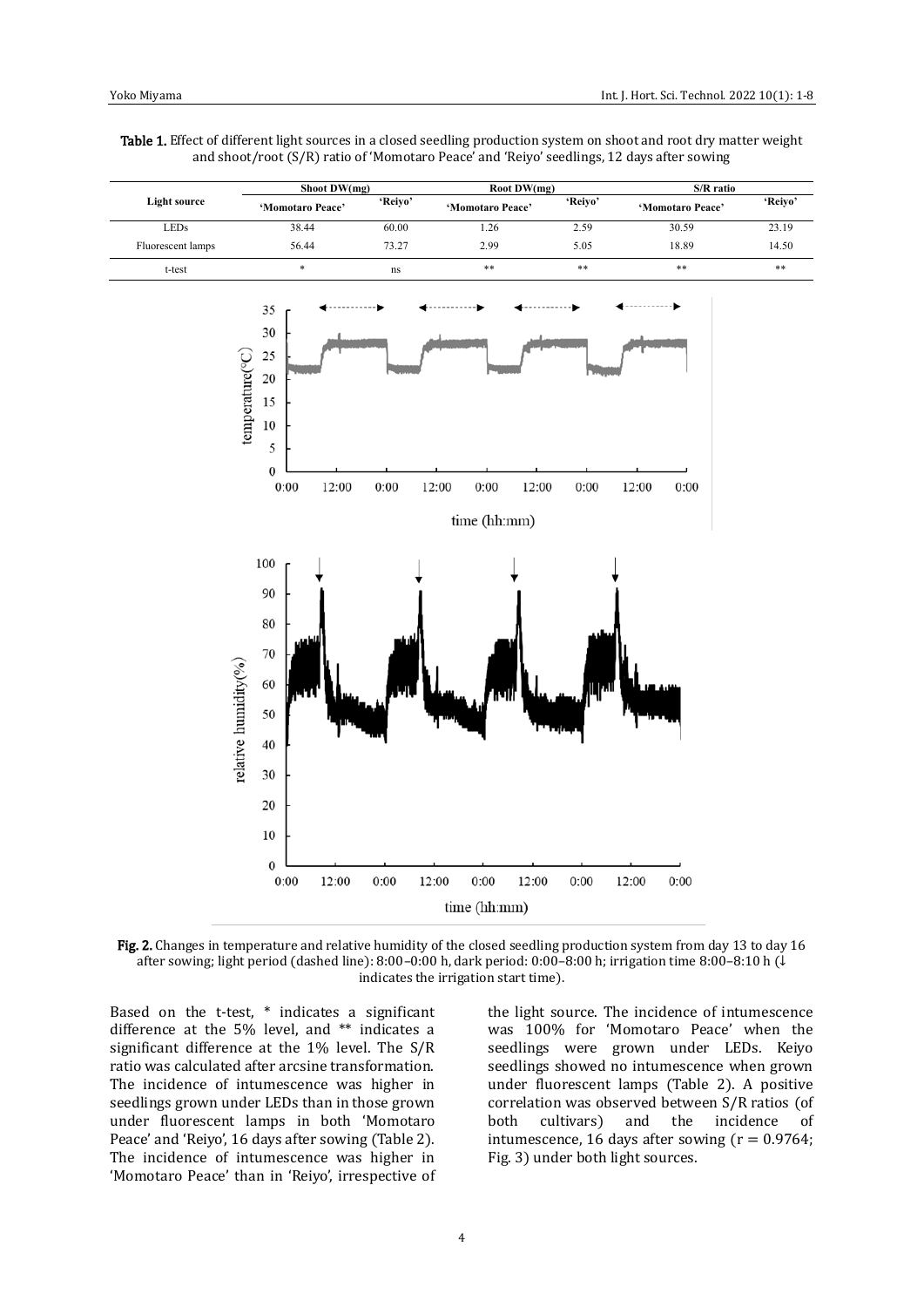

Fig. 3. Effects of the shoot/root  $(S/R)$  ratio on day 12, after sowing the tomato seedlings of different varieties on the incidence of intumescence under different light sources

Table 2. Effects of different light sources in a closed seedling production system on the incidence of intumescence in 'Momotaro Peace' and 'Reiyo' seedlings, 16 days after sowing

| Incidence of intumescence (%) |                  |         |
|-------------------------------|------------------|---------|
| Light source                  | 'Momotaro Peace' | 'Reiyo' |
| <b>LEDs</b>                   | 100.0            | 40.2    |
| fluorescent lamps             | 19.9             | 0.0     |
| t-test                        | $***$            | *       |

Based on the t-test, \* indicates a significant difference at the 5% level, and \*\* indicates a significant difference at the 1% level. Calculated after arcsine transformation, from three to eight plants in four replicates for each light source and each variety.

### Changes in xylem pressure potential under changing water conditions of two varieties of seedlings grown under different light sources

Fourteen days after sowing, 'Reiyo' seedlings without intumescence were grown for 12 h in a closed seedling production system equipped with LED under conditions of 50% relative humidity and no irrigation. At this time, the xylem pressure potential of seedlings grown under LEDs was significantly lower than that of seedlings grown under fluorescent lamps (Fig. 4). When the relative humidity was increased from 50% to 90%, the xylem pressure potential of seedlings grown under LEDs and fluorescent lamps increased to the same level as that of seedlings grown under non-irrigated and bottom-fed conditions. The increase in xylem pressure potential during the change from dry to wet conditions was greater in seedlings grown under LEDs than in seedlings grown under fluorescent lamps (Fig. 4).

# **Discussion**

The S/R ratio and the incidence of intumescence among the two tested cultivars were higher in 'Momotaro Peace' than in 'Reiyo' (Table 1 and 2),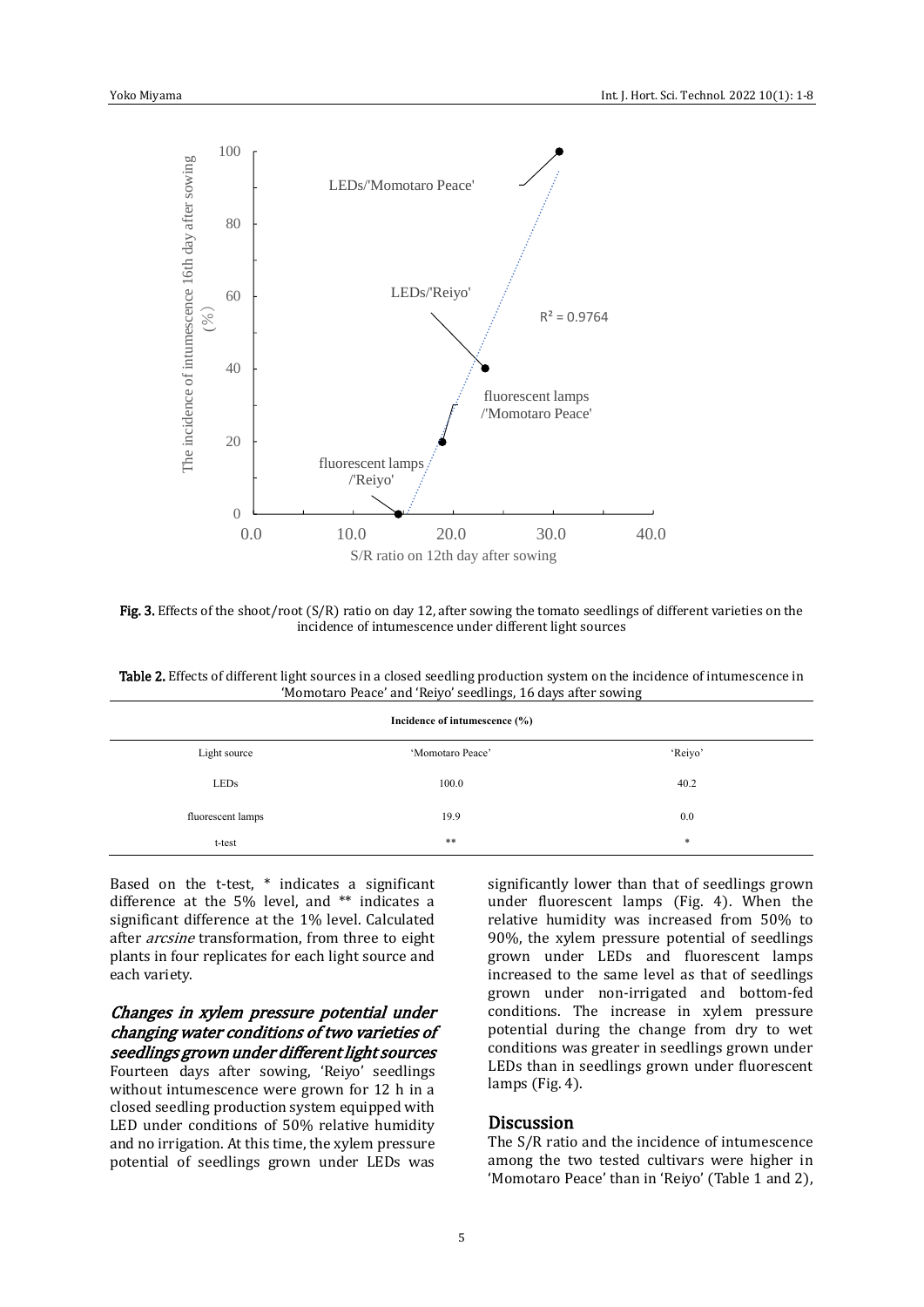which confirmed previous results (Miyama and Yasui, 2021). The effect of different light sources in a closed seedling production system on the S/R ratio of seedlings was examined, and showed that the S/R ratio of seedlings grown under LEDs was higher than that of seedlings grown under fluorescent lamps on both varieties. It has been reported that both UV and visible light irradiation reduces the S/R ratio of tomato plants (Bekhzod et al., 2014). As shown in Fig.1, the UV intensity of the LEDs in this study was extremely lower than that of the fluorescent lamps. Therefore, the higher S/R ratio observed under LEDs in the present study could be attributed to fewer roots due to lower intensity of UV light. Both varieties showed a higher incidence of intumescence under LEDs than under fluorescent lamps. In this regard, it has been reported that lower UV intensities result in a higher incidence of intumescence (Lang and Tibbitts, 1983; Craver et al. 2014; Kubota et al. 2017; Wu et al. 2017; Suzuki et al. 2020).

Therefore, the low UV intensity conditions under LEDs in this study may have increased the incidence of intumescence. Furthermore, the xylem pressure potential of seedlings grown under LEDs was lower than that of seedlings grown under fluorescent lamps after 12 h of nonirrigation (50% relative humidity) and increased more significantly when the conditions were rapidly changed to irrigation at 90% relative humidity (Fig. 4). There was a positive correlation between the S/R ratio and the incidence of intumescence in four seedlings with different combinations of light source and varieties (Fig. 3).



Fig. 4. Changes in the xylem pressure potential of tomato seedlings grown in a closed-type seedling production system. Data pertain to 'Reiyo' seedlings on day 14 after sowing. Different letters indicate significant difference at the 5% level according to the t-test results. Vertical bars indicate the standard errors ( $n = 4-6$ ). Temperature: 28 °C; relative humidity: 50%, with no irrigation until 12 h. At 12 h (↓), the relative humidity changed to 90%, as a result of bottomfed irrigation in a chamber with a controlled environment.

Miyama and Yasui (2021) found that intumescence was more severe in varieties with higher S/R ratios. The S/R ratio and the incidence of intumescence were positively correlated. The higher the S/R ratio, the lower the value of xylem pressure potential during the drying process, and the greater the increase in xylem pressure potential when changing to wetter conditions. Assuming the same water uptake per root weight, the higher the root weight, the faster the water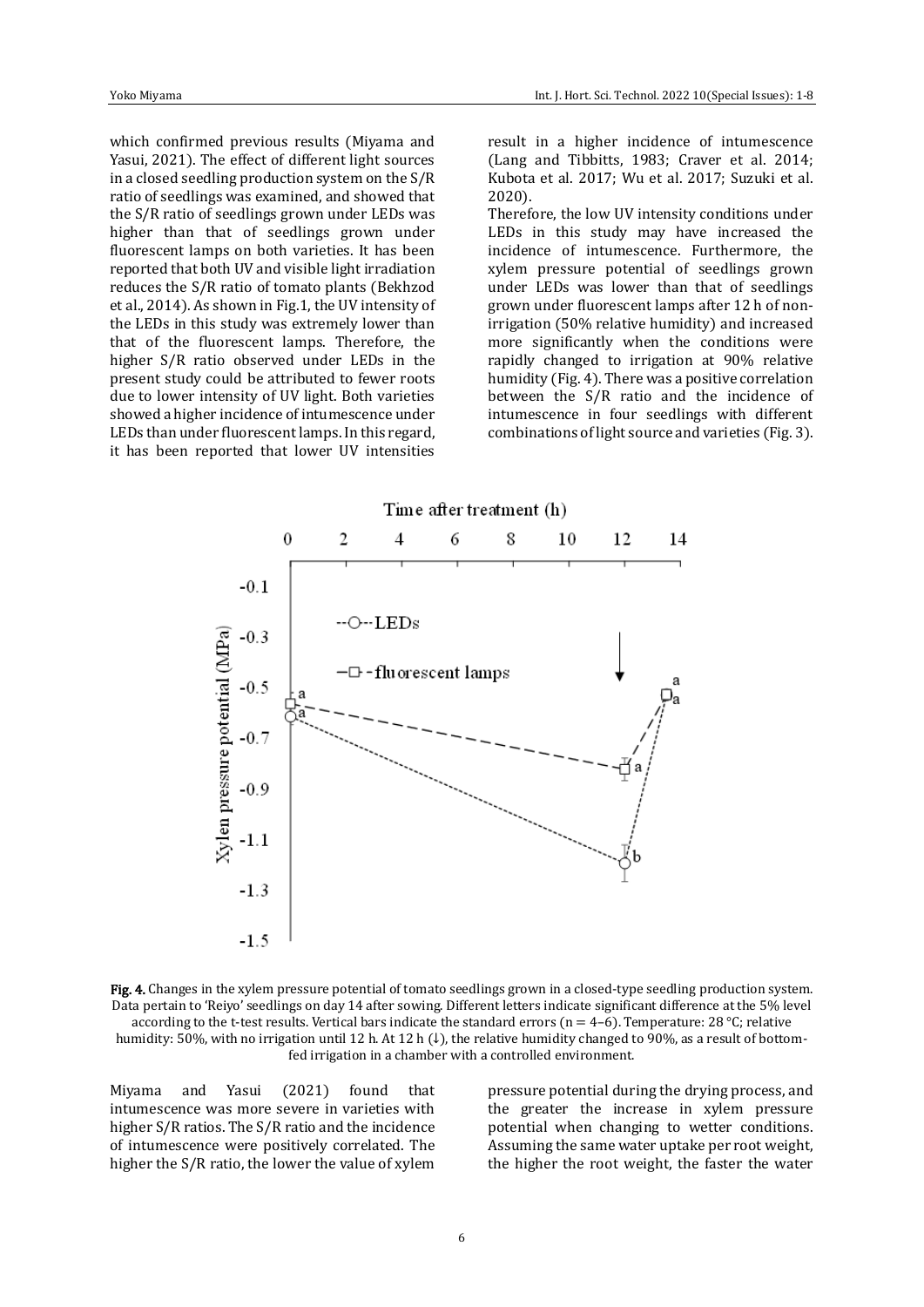uptake rate, and assuming the same transpiration per shoot weight, the lower the shoot weight, the slower the transpiration rate. Therefore, it can be inferred that as the S/R ratio increases, the balance between the water absorption rate and transpiration rate is easily disrupted and that the amount of change in xylem pressure potential increases. Thus, the turgor pressure is thought to destroy the cell wall and cause intumescence.

The commercially-closed seedling production system in this study showed a rapid increase in relative humidity with an increase in soil water content during irrigation. This suggested that rapid changes in the water environment were likely to occur within the closed seedling production system.

The above results indicated that seedlings grown under low UV intensity LEDs in a closed seedling production system had a higher S/R ratio than those grown under fluorescent lamps. It was considered that intumescence would be more likely to occur due to an enhanced range of fluctuation in the xylem pressure potential and, consequently, changes in turgor pressure in a closed seedling production system, where rapid changes from dry to wet conditions are repeated.

#### **Conclusion**

In this research, an important finding was that inducing the growth of seedlings with small S/R ratios can suppress the occurrence of intumescence. In addition, it would be necessary to take measures to reduce the fluctuation range of the water environment in the closed seedling production system by installing humidity control devices on the seedlings, as another strategy to suppress the occurrence of intumescence.

#### Acknowledgments

I thank Mitsubishi Chemical Aqua Solutions Co., Ltd., and Mr. JunyaFuse for providing the lighting equipment and spectral data used in the experiment. This study was partially funded by the Grants-in-Aid for Scientific Research (Number JP 19K06013).

# Conflicts of interest

The authors declare that there are no conflicts of interest.

#### References

Bekhzod K, Joon KK, Kyoung SP, Hyo GC, Sun YL. 2014. Effect of monochromatic UV-A LED irradiation on the growth of tomato seedlings. Horticulture, Environment, and Biotechnology 55, 287-292.

Chun C, Kozai T. 2001. A closed transplant production system, a hybrid of scaled-up micro propagation system and plant factory, Journal of Plant Biotechnology 3(2), 59-66.

Craver JK, Miller CT, Williams KA, Boyle DL. 2014. Characterization and comparison of lesions on ornamental sweet potato 'Blackie', tomato 'Maxifort', interspecific geranium 'Caliente Coral', and bat-faced cuphea 'Tiny Mice'. Journal of American Society for Horticultural Science 139, 603-615.

Eguchi T, Hernández R, Kubota C. 2016. Far-red and blue light synergistically mitigate intumescence injury of tomato plants grown under ultraviolet-deficit light environment. HortScience 51, 712-719.

Hernández R, Eguchi T, Kubota C. 2016. Tomato seedling physiological responses under different percentages of blue and red photon flux ratios using LEDs and cool white fluorescent lamps. Scientia Horticulturae 213(14), 270-280.

Jishi, T, Matsuda R, Fujiwara K. 2016. Blue light monochromatic irradiation for 12 h in lighting pattern with combinations of blue and red light elongates young cos lettuce leaves and promotes growth under high daily light integral. HortScience 56(8): 940-945.

Kubota C, Eguchi T, Kroggel M. 2017. UV-B radiation dose requirement for suppressing intumescence injury on tomato plants. Scientia Horticulturae 226, 366-371.

Lang SP, Struckmeyer BE, Tibbitts TW. 1983. Morphology and anatomy of intumescence development on tomato plants. Journal of American Society for Horticultural Science 108, 266-271.

Lang SP, Tibbitts TW. 1983. Factors controlling intumescence development on tomato plants. Journal American Society for Horticultural Science 108, 93-98.

Misu H, Mori M, Okumura S, Kanazawa S, Ikeguchi N, Nakai R. 2018. High-quality tomato seedling production system using artificial light. SEI Technical Review 86, 119-124.

Masuda K, Nakashima H, Miyasaka J, Ohdoi K. 2021 Quantification of the effects of alternating and simultaneous red and blue irradiations on plant morphology and shoot fresh weight in leaf lettuce 'Greenwave'. Environmental Control in Biology 59(4), 181-19059.

Miyama Y, Yasui N. 2021 Varietal differences in tomato intumescence under changing water conditions. Environmental Control in Biology 59(3) 157-163.

Moosavi-Nezhad M, Reza Salehi, Sasan Aliniaeifard, Georgios Tsaniklidis, Ernst J. Woltering, Dimitrios Fanourakis, Krystyna Zuk-Gołaszewska Hazem M. Kalaji. 2021. Blue light improves photosynthetic performance during healing and acclimatization of grafted watermelon seedlings. International Journal of Molecular Sciences, 22(15), 8043.

Ohashi-Kaneko K, Takase M, Kon N, Fujiwara K, Kurata K. 2007. Effect of light quality on growth and vegetable quality in leaf lettuce, spinach and komatsuna. Environmental Control in Biology 45(3) 189-198.

Ohyama K, Kozai T, Chun C. 2003. Development of